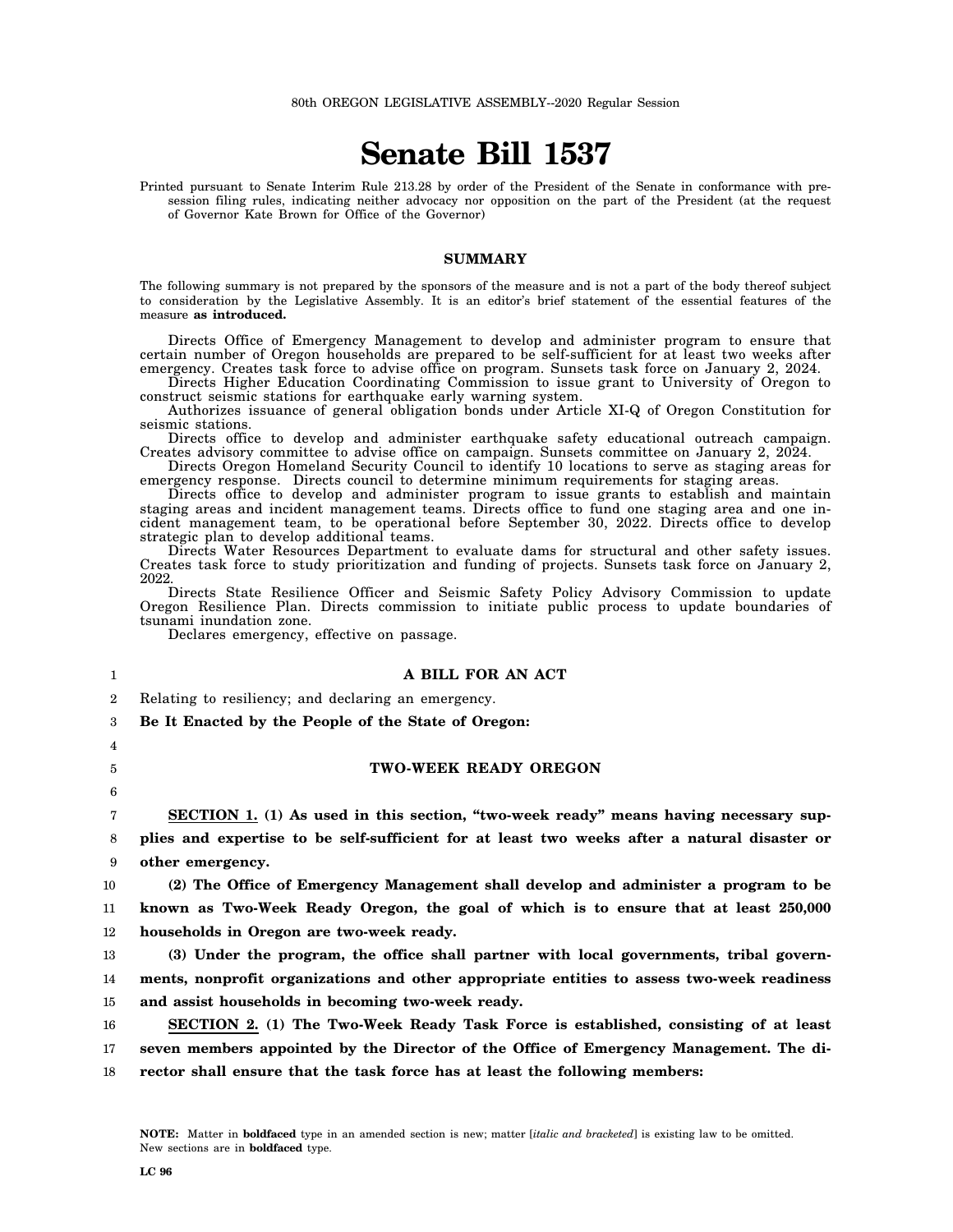# SB 1537

| 1  | (a) One member representing the federal government or who has knowledge of federal           |
|----|----------------------------------------------------------------------------------------------|
| 2  | emergency preparedness programs;                                                             |
| 3  | (b) One member representing a local government;                                              |
| 4  | (c) One member representing a tribal government;                                             |
| 5  | (d) One member representing private sector interests;                                        |
| 6  | (e) One member representing the interests of nonprofit organizations;                        |
| 7  | (f) One member with academic expertise in emergency preparedness or with other rele-         |
| 8  | vant academic background; and                                                                |
| 9  | (g) One member representing state government.                                                |
| 10 | (2) The term of office of each member is four years. In case of a vacancy for any cause,     |
| 11 | the director shall appoint a person to fill the office for the unexpired term.               |
| 12 | (3) A majority of the members of the task force constitutes a quorum for the transaction     |
| 13 | of business.                                                                                 |
| 14 | (4) Official action by the task force requires the approval of a majority of the members     |
| 15 | of the task force.                                                                           |
| 16 | (5) The task force shall elect one of its members to serve as chairperson.                   |
| 17 | (6) The task force shall:                                                                    |
| 18 | (a) Provide advice to the Office of Emergency Management regarding the development           |
| 19 | and administration of the Two-Week Ready Oregon program described in section 1 of this       |
| 20 | 2020 Act;                                                                                    |
| 21 | (b) Analyze existing preparedness data, community demographics, impediments to               |
| 22 | preparedness, existing resources and resource gaps;                                          |
| 23 | (c) Recommend a methodology for assessing the number of two-week ready households            |
| 24 | and tracking progress toward program goals;                                                  |
| 25 | (d) Identify opportunities to incentivize emergency preparedness within neighborhoods,       |
| 26 | communities and other localities; and                                                        |
| 27 | (e) Recommend methods to ensure robust and culturally and linguistically competent           |
| 28 | outreach to low-income, rural, geographically isolated and other underserved communities     |
| 29 | and populations.                                                                             |
| 30 | (7) Members of the task force are not entitled to compensation or reimbursement for          |
| 31 | expenses and serve as volunteers on the task force.                                          |
| 32 | (8) All agencies of state government, as defined in ORS 174.111, shall assist the task force |
| 33 | in the performance of its duties and, to the extent permitted by laws relating to            |
| 34 | confidentiality, furnish such information and advice as the members of the task force con-   |
| 35 | sider necessary to perform their duties.                                                     |
| 36 | (9) The Office of Emergency Management shall provide the task force with necessary           |
| 37 | meeting space and staff support.                                                             |
| 38 | SECTION 3. Section 2 of this 2020 Act is repealed on January 2, 2024.                        |
| 39 |                                                                                              |
| 40 | <b>SEISMIC STATIONS</b>                                                                      |
| 41 |                                                                                              |
| 42 | SECTION 4. (1) The Higher Education Coordinating Commission shall issue a grant of           |
| 43 | \$7,500,000 to the University of Oregon for the purpose of constructing seismic stations, to |
| 44 | be completed on or before June 30, 2023, as part of the ShakeAlert earthquake early warning  |
| 45 | system.                                                                                      |
|    |                                                                                              |

[2]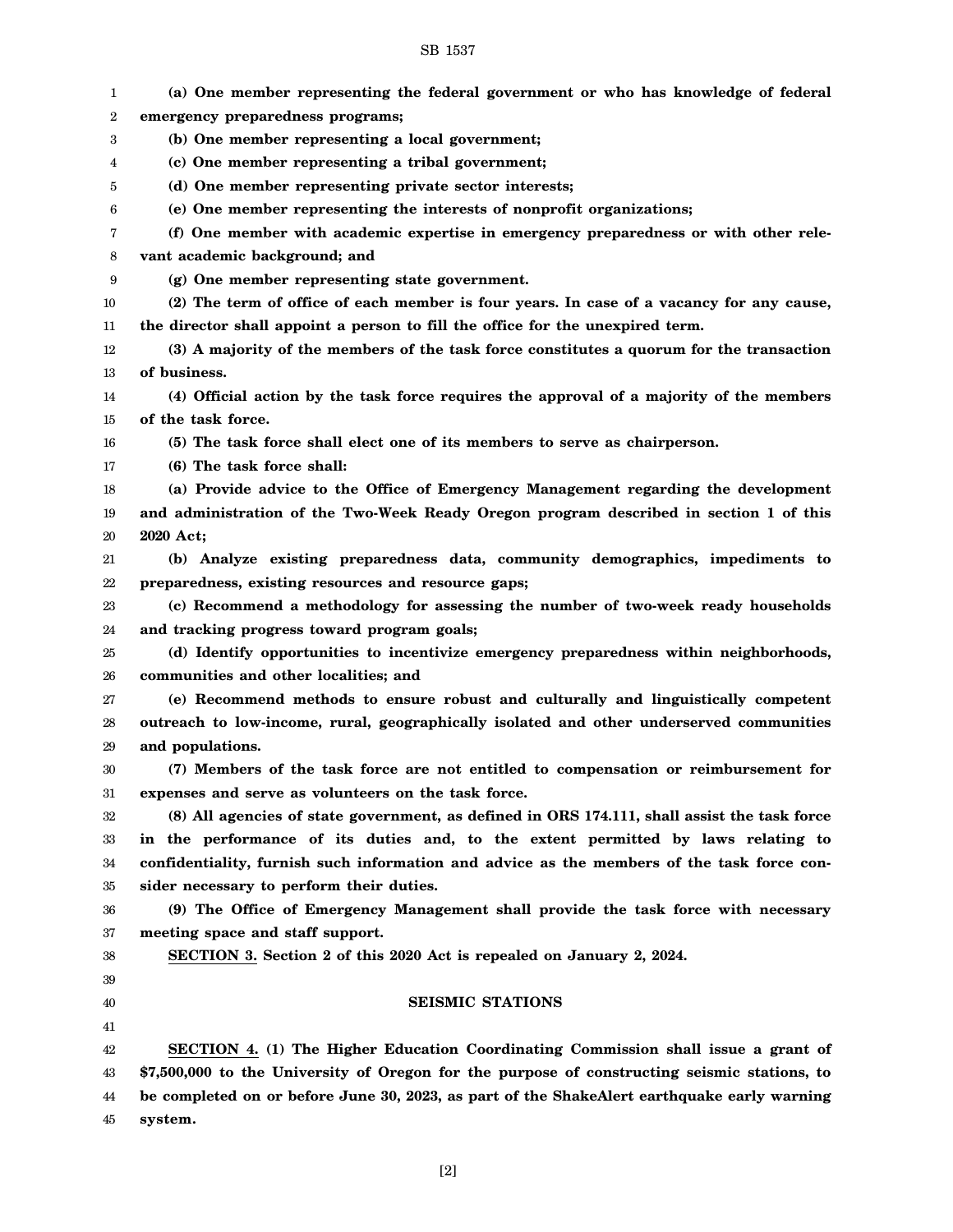# SB 1537

| 1  | (2) On or before July 1, 2021, and at six-month intervals thereafter until the project is    |
|----|----------------------------------------------------------------------------------------------|
| 2  | completed, the University of Oregon shall deliver a written report on the progress of the    |
| 3  | project to the State Resilience Officer and the Legislative Fiscal Officer.                  |
| 4  | SECTION 5. (1) In addition to and not in lieu of any authorization to issue general obli-    |
| 5  | gation bonds under ORS 286A.035, for the biennium ending June 30, 2021, at the request of    |
| 6  | the Higher Education Coordinating Commission, the State Treasurer may issue Article XI-Q     |
| 7  | bonds under ORS 286A.816 to 286A.826 in an amount that produces \$7,500,000 of net proceeds  |
| 8  | for the purpose specified in subsection (2) of this section, plus an amount estimated by the |
| 9  | State Treasurer to pay bond-related costs.                                                   |
| 10 | (2) Net proceeds of bonds issued under this section must be transferred to the commis-       |
| 11 | sion for the purposes of issuing a grant under section 4 of this 2020 Act.                   |
| 12 | SECTION 6. (1) The Office of Emergency Management shall develop and administer an            |
| 13 | earthquake safety educational outreach campaign to:                                          |
| 14 | (a) Raise public awareness of the ShakeAlert earthquake early warning system; and            |
| 15 | (b) Educate the public on protective measures to be taken in case of an impending            |
| 16 | earthquake.                                                                                  |
| 17 | (2) The campaign must include:                                                               |
| 18 | (a) Robust and culturally and linguistically competent outreach to low-income, rural,        |
| 19 | geographically isolated and other underserved communities and populations;                   |
| 20 | (b) Incorporation in campaign materials of the "drop, cover and hold on" recommended         |
| 21 | protective action;                                                                           |
| 22 | (c) Evaluation of the efficacy of messaging in areas where ShakeAlert has been deployed;     |
| 23 | (d) Development of metrics to allow evaluation of the campaign's success;                    |
| 24 | (e) Creation of multimedia content that is distributable through traditional and social      |
| 25 | media channels; and                                                                          |
| 26 | (f) Age-appropriate messaging and educational resources developed in consultation with       |
| 27 | the Department of Education.                                                                 |
| 28 | SECTION 7. (1) There is created within the Office of Emergency Management an advisory        |
| 29 | committee to provide recommendations and advice to the office regarding the development      |
| 30 | and administration of the earthquake safety educational outreach campaign described in       |
| 31 | section 6 of this 2020 Act.                                                                  |
| 32 | (2) The initial membership of the advisory committee shall consist of 15 members ap-         |
| 33 | pointed by the Director of the Office of Emergency Management as follows:                    |
| 34 | (a) One member representing the federal government or who has knowledge of federal           |
| 35 | earthquake safety programs;                                                                  |
| 36 | (b) One member representing a local government;                                              |
| 37 | (c) One member representing a tribal government;                                             |
| 38 | (d) One member representing private sector interests;                                        |
| 39 | (e) One member representing the interests of nonprofit organizations; and                    |
| 40 | (f) One member each representing:                                                            |
| 41 | (A) The Department of Education;                                                             |
| 42 | (B) The Higher Education Coordinating Commission;                                            |
| 43 | (C) The State Department of Geology and Mineral Industries;                                  |
| 44 | (D) The Oregon Health Authority;                                                             |
| 45 | (E) The Department of Human Services;                                                        |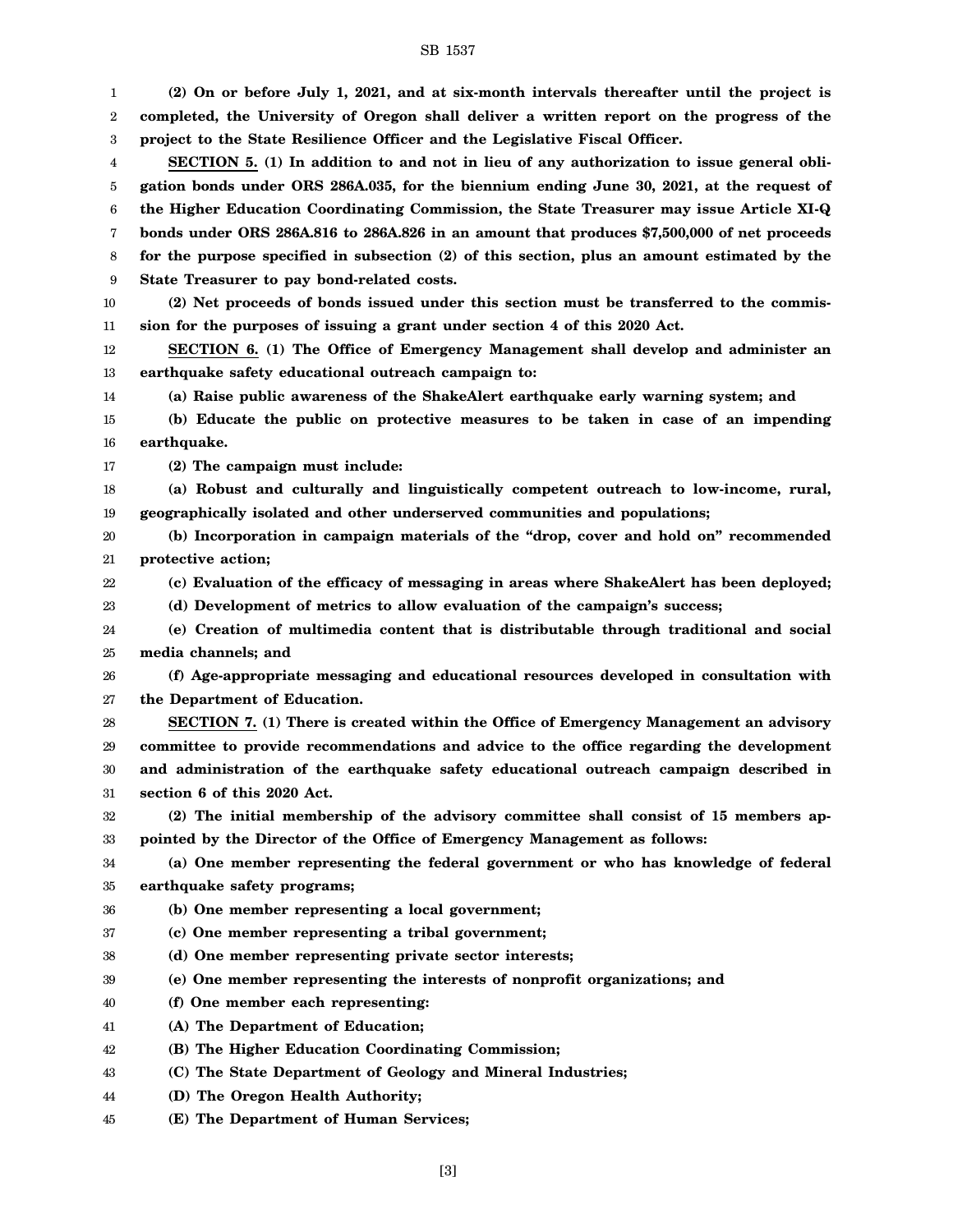1 2 3 4 5 6 7 8 9 10 11 12 13 14 15 16 17 18 19 20 21 22 23 24 25 26 27 28 29 30 31 32 33 34 35 36 37 38 39 40 41 42 43 44 45 **(F) The Office of Emergency Management; (G) The Department of Transportation; (H) The Oregon Tourism Commission; (I) The Oregon Business Development Department; and (J) The Department of Land Conservation and Development. (3) The term of a member is four years. The director shall make subsequent appointments in a manner to preserve as much as possible the representation described in subsection (2) of this section. If there is a vacancy under this subsection for any cause, the director shall appoint another person for the unexpired term. (4) The chairperson of the advisory committee may appoint additional members to the advisory committee. Members appointed under this subsection serve for a term of four years. If there is a vacancy under this subsection for any cause, the chairperson may appoint another person for the unexpired term. (5) The advisory committee shall choose its own chairperson and shall meet at the call of the chairperson or the director. The advisory committee may adopt rules to govern its proceedings and may select officers it considers necessary. (6) The Office of Emergency Management shall provide office space and personnel to assist the advisory committee as requested by the chairperson, within the limits of available moneys. (7) Members of the advisory committee are not entitled to compensation or reimbursement for expenses and serve as volunteers on the advisory committee. SECTION 8. Section 7 of this 2020 Act is repealed on January 2, 2024. STAGING AREAS FOR EMERGENCY RESPONSE SECTION 9. (1) Before September 30, 2021, the Oregon Homeland Security Council shall identify 10 locations within Oregon to serve as staging areas for the provision of safety, humanitarian and other short-term recovery services immediately following an emergency. In identifying the locations, the council shall consult with the Office of Emergency Management, the State Resilience Officer and emergency management agencies and emergency program managers described in ORS 401.305. (2) The council shall determine requirements for staging areas, including minimum requirements for safety and security measures, storage capacity, independent energy supplies and communications capabilities, traffic management and control equipment, medical supplies and other necessary equipment or resources identified by the council. The council shall periodically revise the requirements. SECTION 10. (1) The Office of Emergency Management shall develop and administer a grant program for the purpose of establishing and maintaining staging areas for emergency response throughout this state. (2) Pursuant to the grant program: (a) The office may issue grants to establish and maintain staging areas for emergency response at the locations identified by the Oregon Homeland Security Council under section 9 of this 2020 Act. Staging areas established through the grant program must meet the requirements for staging areas determined by the council under section 9 of this 2020 Act. (b) The office may issue grants to develop and maintain Type 3 All-Hazard Incident**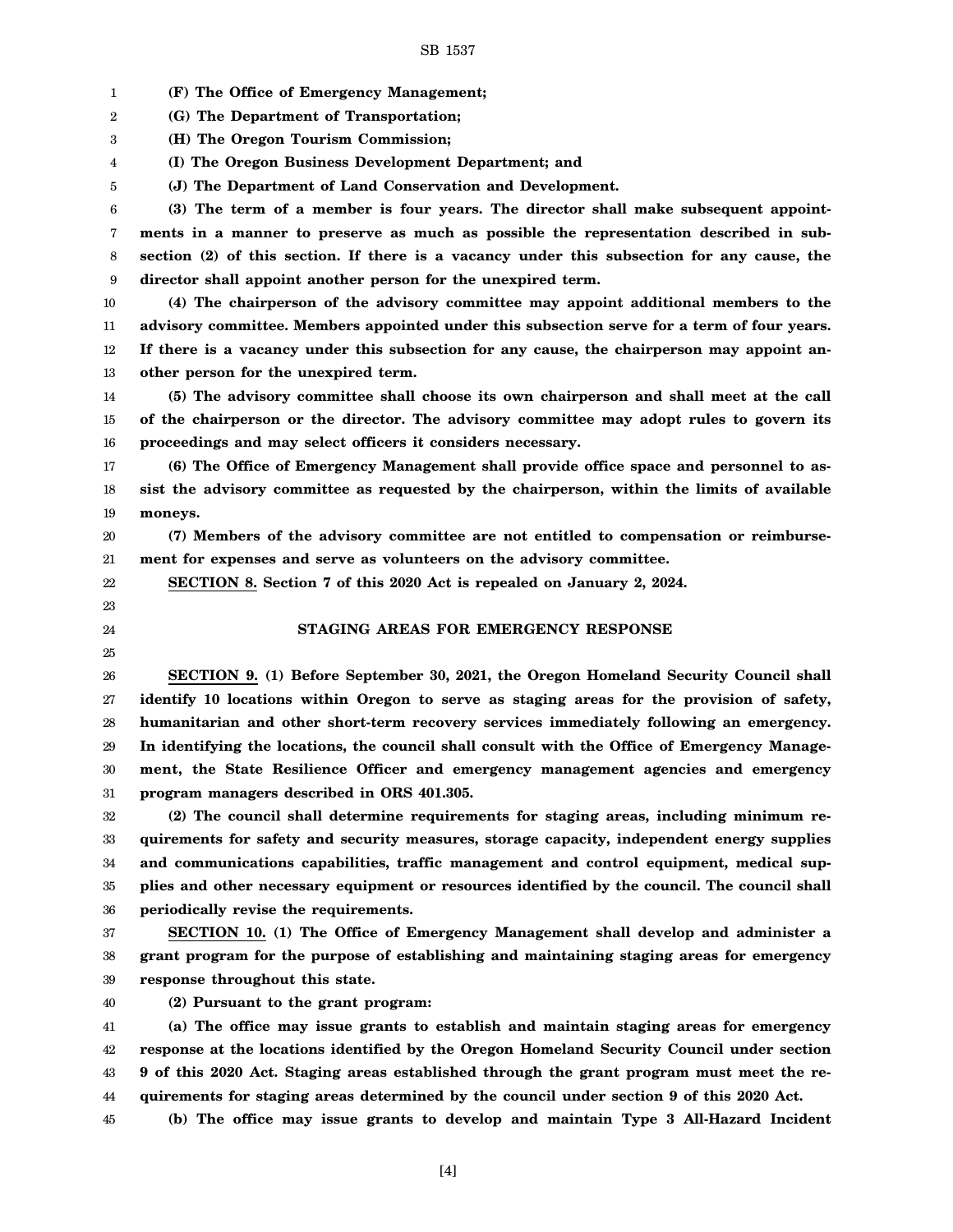1 2 3 4 5 6 7 8 9 10 11 12 13 14 15 16 17 18 19 20 21 22 23 24 25 26 27 28 29 30 31 32 33 34 35 36 37 38 39 40 41 42 43 44 45 **Management Teams, as described by the United States Fire Administration, to support staging areas. Subject to the approval of the office, grant moneys may be used for any purpose related to developing and maintaining Type 3 All-Hazard Incident Management Teams, including training, equipment, drills and exercises. The office may provide grants for up to two Type 3 All-Hazard Incident Management Teams per staging area. (3) The office may adopt rules to implement the provisions of this section. SECTION 11. (1) Through the grant program developed under section 10 of this 2020 Act: (a) The Office of Emergency Management shall provide grants for the establishment of one staging area and ensure that the staging area is operational before September 30, 2022. (b) The office shall provide grants for the development of one Type 3 All-Hazard Incident Management Team, as described by the United States Fire Administration, and ensure that the team is operational before September 30, 2022. (2) Before September 30, 2022, the office shall develop a strategic plan for developing additional Type 3 All-Hazard Incident Management Teams at a rate of four per biennium for five biennia, starting with the biennium beginning July 1, 2023. DAM SAFETY SECTION 12. The Water Resources Department shall, as the department deems necessary, evaluate dams in this state for structural and other safety issues, including risks to dams from extreme flooding and seismic events. The department may contract as necessary to carry out the evaluations. SECTION 13. (1) The Dam Safety Task Force is established, consisting of no more than 11 members appointed by the Water Resources Director in consultation with the Governor. The director shall appoint to the task force individuals who have expertise in dam safety, infrastructure funding and prioritization or related matters. (2) In case of a vacancy for any cause, the director shall appoint a person to fill the office for the unexpired term. (3) A majority of the members of the task force constitutes a quorum for the transaction of business. (4) Official action by the task force requires the approval of a majority of the members of the task force. (5) The task force shall elect one of its members to serve as chairperson. (6) The task force shall: (a) Identify approaches to prioritizing the repair of dams and other dam safety projects; (b) Evaluate and recommend funding mechanisms for dam repair and other dam safety projects; and (c) No later than March 1, 2021, submit a written report on its findings, which may include recommendations for legislation, to the standing or interim committees of the Legislative Assembly related to water, natural resources and emergency preparedness. (7) Members of the task force are not entitled to receive compensation and serve as volunteers on the task force. Members of the task force other than members employed in full-time public service shall be reimbursed for their actual and necessary expenses incurred in the performance of their duties by the department. Such reimbursements shall be subject to the provisions of ORS 292.210 to 292.288. Members of the task force who are employed in**

SB 1537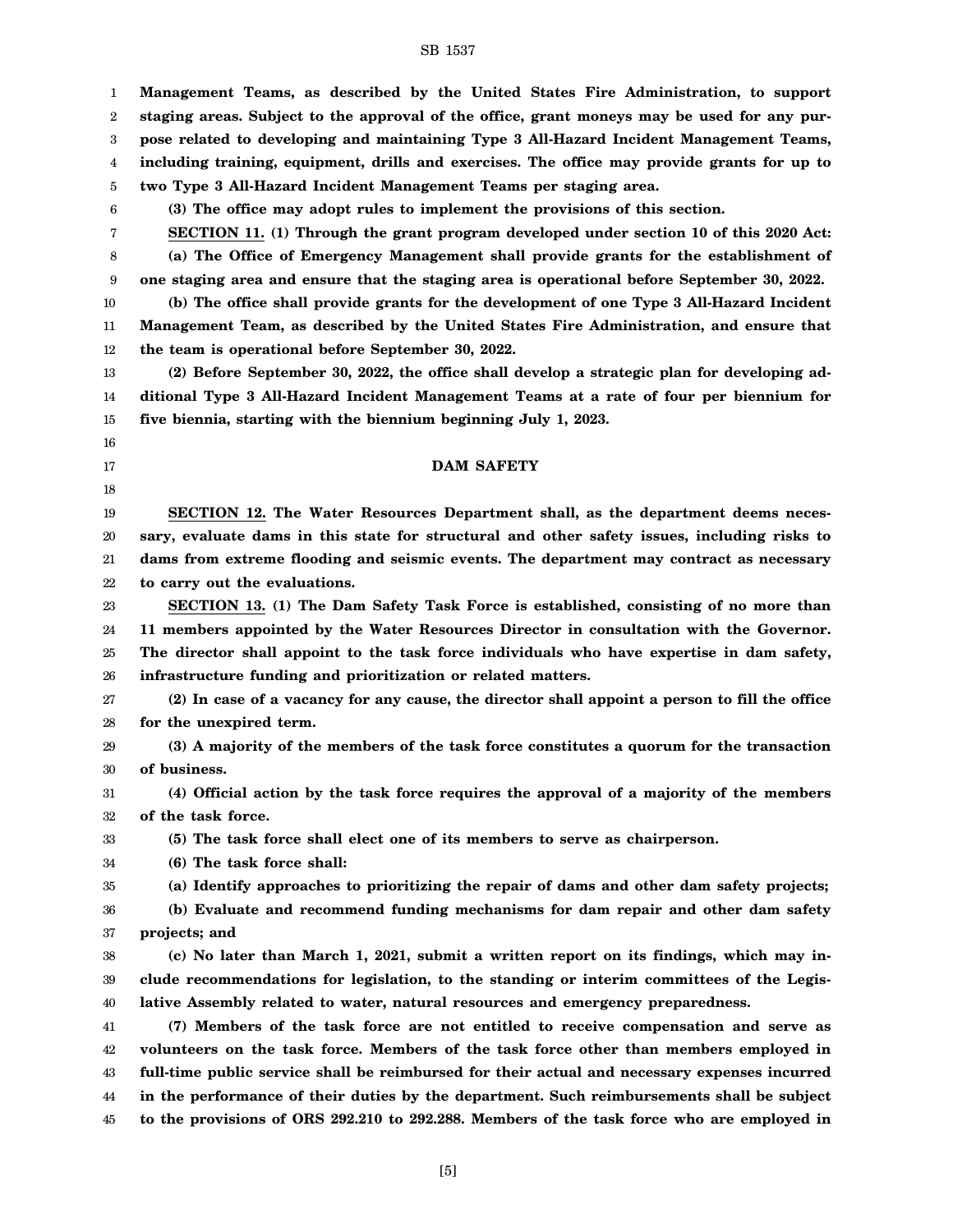1 2 3 4 5 6 7 8 9 10 11 12 13 14 15 16 17 18 19 20 21 22 23 24 25 26 27 28 29 30 31 32 33 34 35 36 37 38 39 40 41 42 43 44 45 **full-time public service may be reimbursed by their employing agency for their actual and necessary expenses incurred in the performance of their duties. (8) All agencies of state government, as defined in ORS 174.111, shall assist the task force in the performance of its duties and, to the extent permitted by laws relating to confidentiality, furnish such information and advice as the members of the task force consider necessary to perform their duties. (9) The Water Resources Department shall provide the task force with necessary meeting space and staff support. SECTION 14. Section 13 of this 2020 Act is repealed on January 2, 2022. OREGON RESILIENCE PLAN UPDATE SECTION 15. Before December 1, 2021: (1) The State Resilience Officer shall, in consultation with Portland State University, review and update the Oregon Resilience Plan developed by the Seismic Safety Policy Advisory Commission, except as provided in subsection (3) of this section. The update must: (a) Incorporate current research and best practices; and (b) Include a statewide long-term strategic resiliency plan for state, local and tribal governments and the private sector. (2) The State Resilience Officer shall develop a resiliency scorecard that facilitates assessment of state and local capabilities to respond to and recover from emergencies. The scorecard must address social capital, economic capacity, infrastructure, ecosystems and governance. (3) The commission, in consultation with the State Resilience Officer, shall update the chapter of the Oregon Resilience Plan relating to coastal communities. The update must: (a) Create an outreach plan to ensure that underserved communities are included in state and local resiliency plans; (b) Include recommendations for best practices for large-scale debris removal, to be developed in consultation with the Department of Transportation, the Department of Environmental Quality and the Office of Emergency Management; and (c) Include recommendations for mitigation strategies for issues caused by the disconnection of areas from transportation networks, power grids or other infrastructure elements, developed in consultation with the Department of Transportation and the Department of Land Conservation and Development. (4) The commission shall initiate a public process, in consultation with the Department of Land Conservation and Development, the State Department of Geology and Mineral Industries and the Office of Emergency Management, to update the boundaries of the tsunami inundation zone described in ORS 455.446. APPROPRIATIONS SECTION 16. In addition to and not in lieu of any other appropriation, there is appropriated to the Oregon Military Department, for the biennium ending June 30, 2021, out of the General Fund, the amount of \$2,700,000 for the purposes of carrying out the provisions of sections 1, 2, 10 and 11 of this 2020 Act.**